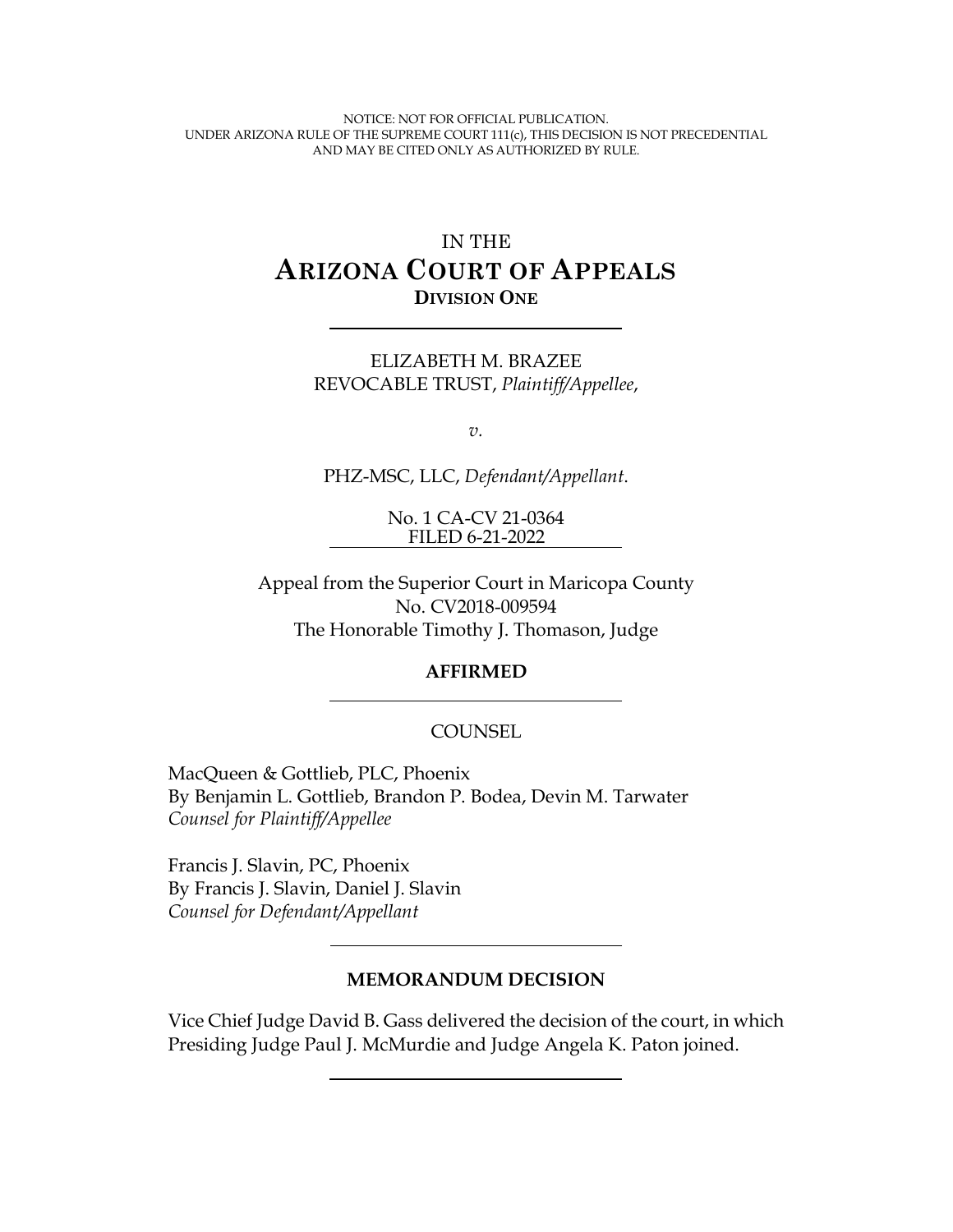## **G A S S**, Vice Chief Judge:

**¶1** PHZ-MSC, LLC (PHZ) appeals the superior court's order granting summary judgment on its breach of contract counterclaim. PHZ argues the Elizabeth M. Brazee Revocable Trust (the Trust) breached an implied promise in their lease to provide a legally operable business to PHZ. Because the lease's express terms neither contain nor infer such a promise, we affirm.

### **FACTUAL AND PROCEDURAL HISTORY**

**Trandom** T<sub>2</sub> On appeal of an order granting summary judgment, this court views the facts in the light most favorable to the non-movant—here, PHZ. *See Andrews v. Blake*, 205 Ariz. 236, 240, ¶ 12 (2003).

**¶3** In 1994, Elizabeth Brazee purchased a property at 3613 E. Van Buren Street in Phoenix to open an adult-entertainment club. In 2003, she leased the property to a prior tenant who later assigned the lease to Diesel 01, LLC (Diesel) to operate an adult-entertainment club called the Pink Rhino Cabaret (Pink Rhino). In 2011, Ms. Brazee conveyed the property to the Trust.

**¶4** Though the property was originally zoned for general commercial purposes—allowing adult entertainment—a 2012 amendment to Phoenix's relevant zoning ordinances rendered the property's adultoriented entertainment business a legal, nonconforming use. In July 2015, the Phoenix police department seized Diesel's liquor license for the owner's alleged crimes. Under Phoenix City Code, the operator of an adultentertainment cabaret must possess either a cabaret license or a liquor license. Phoenix City Code § 10-133.A (cabaret license), .G (liquor license). Even so, the Pink Rhino continued operating in 2015 without one of the required licenses. After Diesel told the Trust about Phoenix seizing its license, the Trust allowed Diesel time to find a buyer for the business. But in January 2016, when Diesel's lease expired and it had not found a buyer, the Trust "padlocked and re-keyed" the property.

**¶5** Because, under Phoenix City Code, a legal nonconforming use lapses if not used, the Trust sought a new tenant with a liquor license to continue operating an adult-entertainment club on its property. *See* Phoenix Zoning Ordinance § 903.A. In January 2016, the Trust leased the property to Barton Holloway Arizona, LLC (Barton)—which possessed a Series 6 liquor license. Barton sold its license and assigned its lease to PHZ.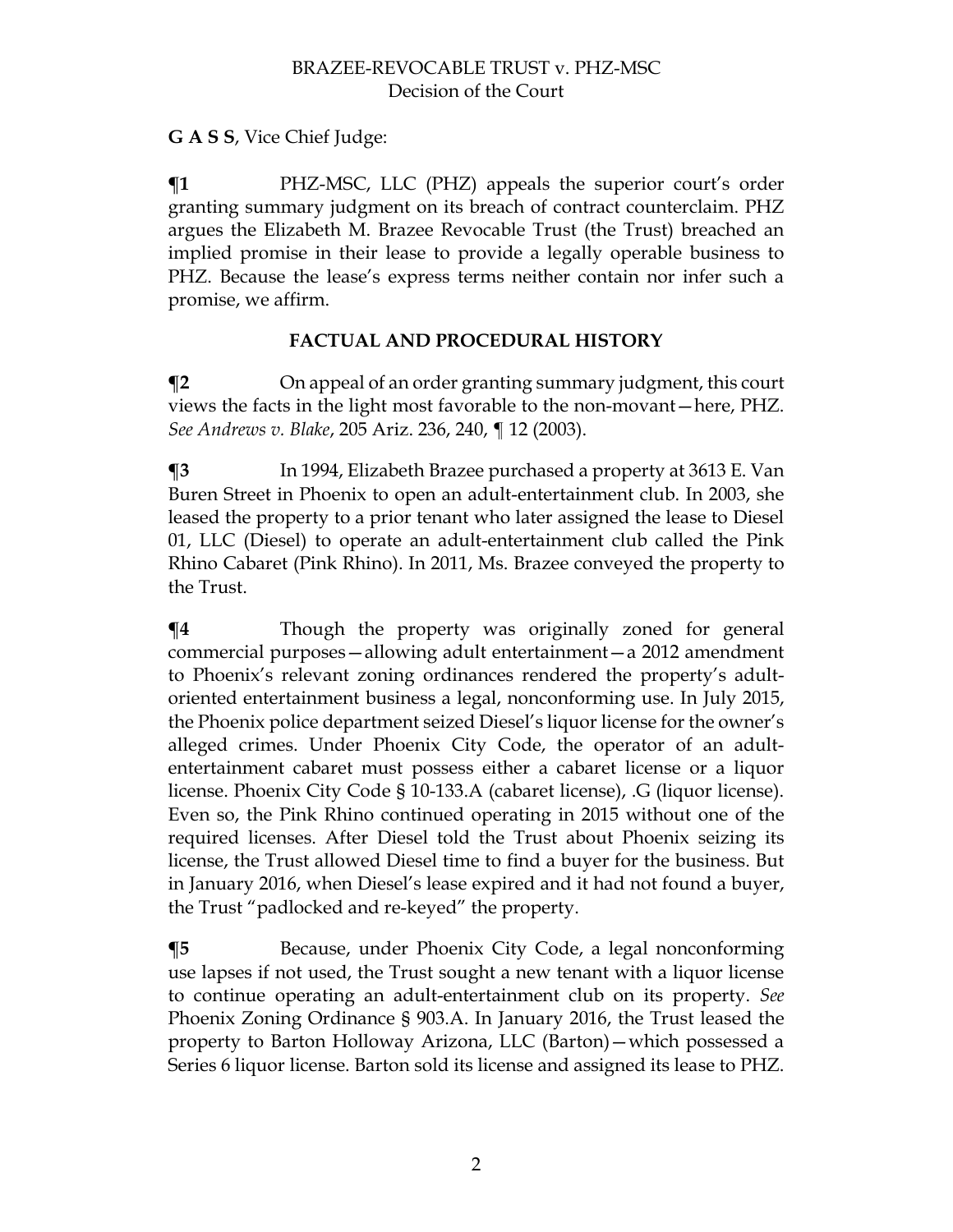The Trust and PHZ signed a new lease in May 2016. During this time, the Pink Rhino remained closed.

**¶6** PHZ quickly pursued an administrative determination regarding the property's nonconforming-use rights. Phoenix's zoning administrator issued an informal determination finding the nonconforming-use rights had lapsed under Phoenix Zoning Ordinance § 903.A because of 180-days non-use. PHZ unsuccessfully appealed that finding to the zoning adjustment hearing officer, the board of adjustment, and ultimately the superior court. Meanwhile, PHZ stopped paying rent, and the Trust declined PHZ's request to defer rental payments pending the nonconforming-use determination.

**¶7** In July 2018, the Trust sued PHZ, alleging PHZ breached the lease by not paying property expenses and monthly rent. The Trust sought damages for PHZ's non-payment and declaratory relief terminating the lease and PHZ's possessory rights in the property. PHZ counterclaimed for promissory estoppel, breach of the covenant of good faith and fair dealing, and breach of the covenant of quiet enjoyment. After the superior court dismissed the promissory estoppel counterclaim, PHZ amended its answer and replaced the promissory estoppel counterclaim with a breach of contract counterclaim, arguing the Trust breached the lease by failing to provide a property "which could lawfully be used as an adult oriented entertainment facility." PHZ's amended answer also raised several affirmative defenses, including estoppel, frustration of purpose, lack of consideration, and impossibility.

**¶8** The Trust moved for summary judgment on PHZ's counterclaims, which the superior court granted. PHZ timely appealed. Though the superior court also granted summary judgment in favor of the Trust on its claims for declaratory relief and breach of contract, PHZ appeals only the dismissal of its breach of contract counterclaim. This court has jurisdiction under article VI, section 9, of the Arizona Constitution, and A.R.S. §§ 12-120.21.A.1 and 12-2101.A.1.

### **ANALYSIS**

**¶9** PHZ argues the superior court erred in granting the Trust's motion for summary judgment on its breach of contract counterclaim because (1) the lease "necessarily implies that the Pink Rhino club could legally be operated by PHZ when it took possession" and (2) certain parol evidence supports that implied term.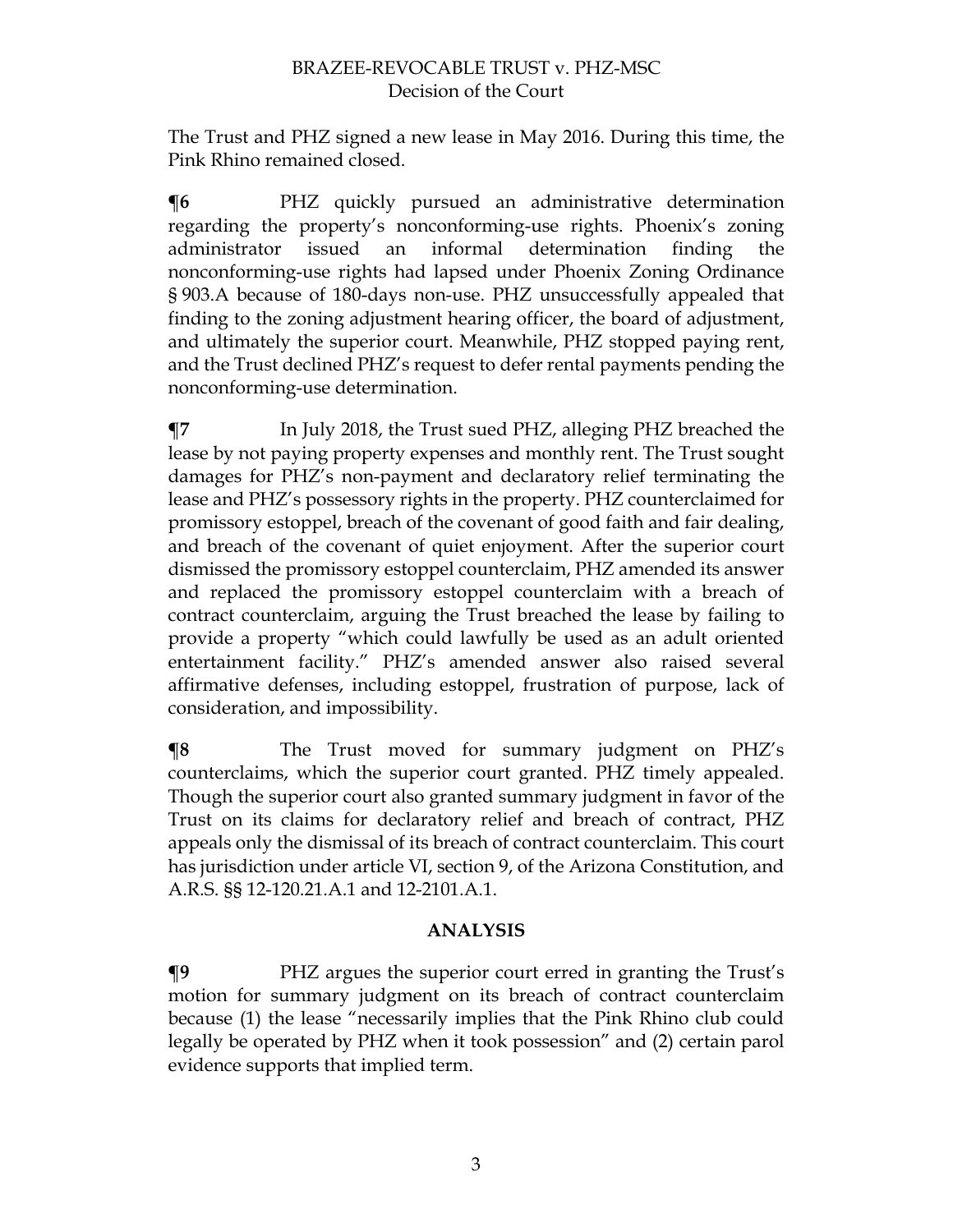**¶10** This court reviews *de novo* the grant of a motion for summary judgment. *Tierra Ranchos Homeowners Ass'n v. Kitchukov*, 216 Ariz. 195, 199, ¶ 15 (App. 2007). The superior court may grant summary judgment when no genuine issue of material fact exists and the moving party is entitled to judgment as a matter of law. *Orme Sch. v. Reeves*, 166 Ariz. 305, 309 (1990); Ariz. R. Civ. P. 56(a).

# **I. Implied Term**

**¶11** This court reviews the interpretation of contracts *de novo*. *Grosvenor Holdings, L.C. v. Figueroa*, 222 Ariz. 588, 593, ¶ 9 (App. 2009). "The purpose of contract interpretation is to determine the parties' intent and enforce that intent." *Id.* To determine intent, this court considers "the plain meaning of the words in the context of the contract as a whole." *See Dunn v. FastMed Urgent Care PC*, 245 Ariz. 35, 38, ¶ 10 (App. 2018). If the terms of a contract are "clear and unambiguous, a court must give effect to the contract as written." *Grubbs & Ellis Mgmt. Servs., Inc. v. 407417 B.C., L.L.C.*, 213 Ariz. 83, 86, ¶ 12 (App. 2006).

**¶12** Two lease provisions are at issue here—paragraphs 12 and 13. They provide in relevant part:

12. *Use.* Lessee shall use the Premises solely as an adult oriented entertainment facility, providing for dancing and musical entertainment, including the service of alcoholic beverages permitted under Lessee's liquor license(s) issued by the State of Arizona, and food service. Lessee shall occupy the Premises promptly following the Effective Date and, except as set forth below, Lessee shall at all times during the Lease Term diligently operate its business on the Premises.

. . . .

13. *Compliance with Laws, Restrictions, Covenants, and Encumbrances.*

A. Lessee's use and occupation of the Premises, and the condition thereof, shall, at Lessee's sole cost and expense, comply fully with (i) all applicable statutes, regulations, rules, ordinances, codes, licenses, permits, orders and approvals of any governmental agencies, departments, commissions, bureaus, boards or instrumentalities of the United States, the state in which the Premises are located and all political subdivisions thereof . . . .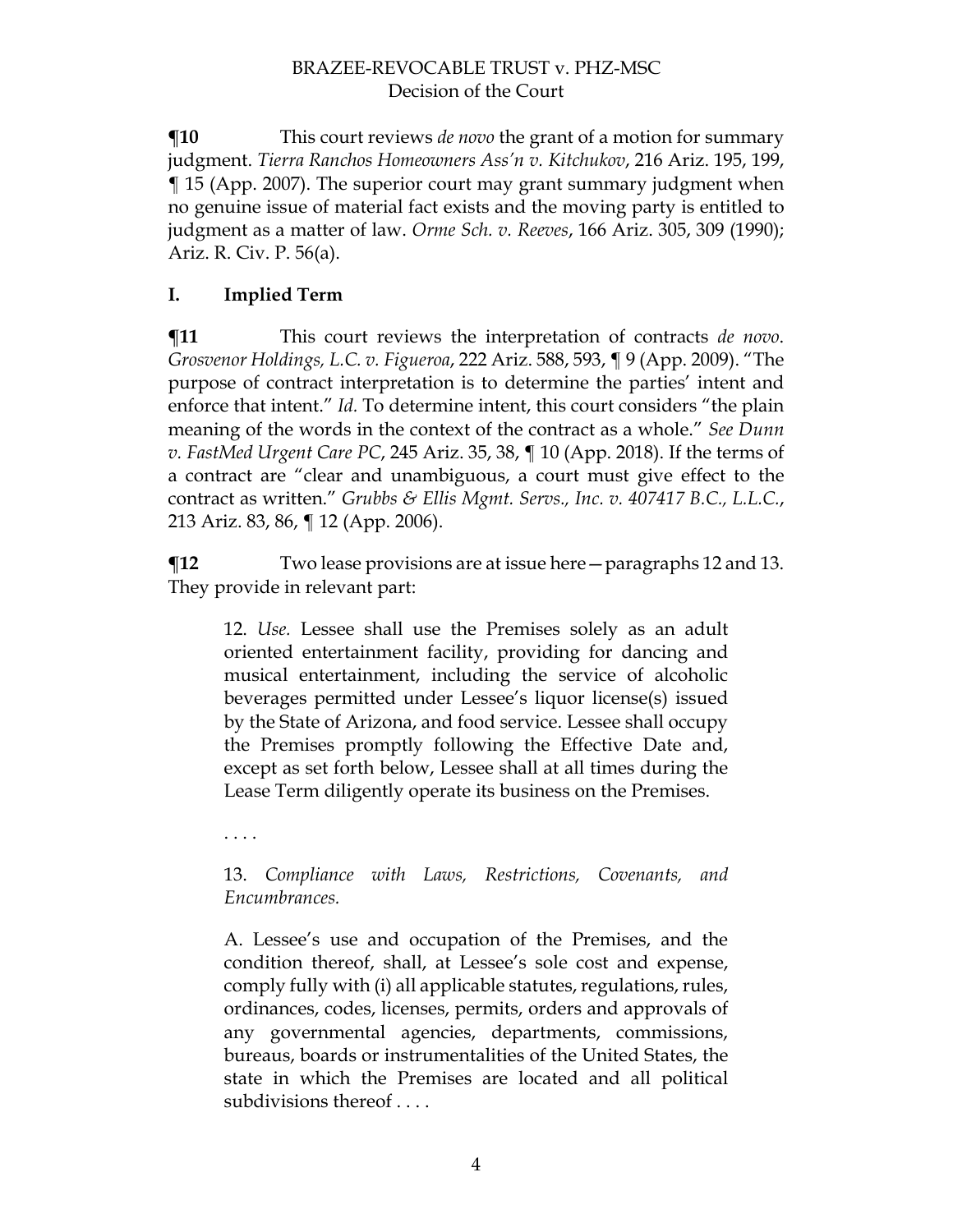**The Figure 3** Both provisions identify obligations assigned exclusively to PHZ as the lessee. Paragraph 12 requires PHZ to use the property "solely as an adult oriented entertainment facility," and requires PHZ to occupy the property and operate its business diligently. Paragraph 13 assigns PHZ "all" responsibility for legal compliance—including permitting and zoning. These paragraphs do not impose any express obligations on the Trust.

**¶14** Despite the lease's express terms, PHZ argues paragraphs 12 and 13 necessarily imply the Trust was obligated to provide a club capable of operating as an adult-entertainment facility on the day the lease was signed. We disagree.

**¶15** "[T]erms which are plainly or necessarily implied in the language of a contract are as much a part of it as those which are expressed." *Demand v. Foley*, 11 Ariz. App. 267, 272 (1970). But implied-in-fact covenants are generally disfavored, and this court has recognized them only in limited circumstances. *See Walgreen Ariz. Drug Co. v. Plaza Ctr. Corp.*, 132 Ariz. 512, 515 (App. 1982) (listing factors to consider when reviewing for an impliedin-fact covenant); *Smith v. Phlegar*, 73 Ariz. 11, 18 (1951) ("courts will declare implied covenants to exist only when there is a satisfactory basis in the express contract of the parties which makes it necessary to imply certain duties and obligations in order to effect the purposes of the parties to the contract made") (citation omitted).

 $\P$ **16** Adopting PHZ's interpretation would countermand the lease by introducing an implied term at odds with the lease's express provisions. To begin, the lease does not require an implied term because its provisions are in harmony when viewed as a whole. *See Nichols v. State Farm Fire & Cas. Co.*, 175 Ariz. 354, 356 (App. 1993) (a contract "must be read as a whole in order to give a reasonable and harmonious meaning and effect to all of its provisions") (citation omitted). Paragraph 12 restricts the property's use to adult entertainment and requires prompt occupation, which reasonably follows from the potential lapse in a nonconforming use. Paragraph 13 assigns PHZ all responsibility for legal compliance. At the lease's outset, the property was not incapable of ever being used for adult entertainment. Instead, the nonconforming-use issue was yet to be determined by a zoning authority, and PHZ agreed to assume an obligation to pursue it—and did.

**¶17** The remaining lease provisions on which PHZ relies do not support the exceptional remedy PHZ requests. Paragraph 24 says the Trust relied on PHZ's "business experience and creditworthiness" and the adultentertainment purpose for which PHZ intended to use the property. Those terms comport with paragraph 12's exclusive-use provision. Similarly,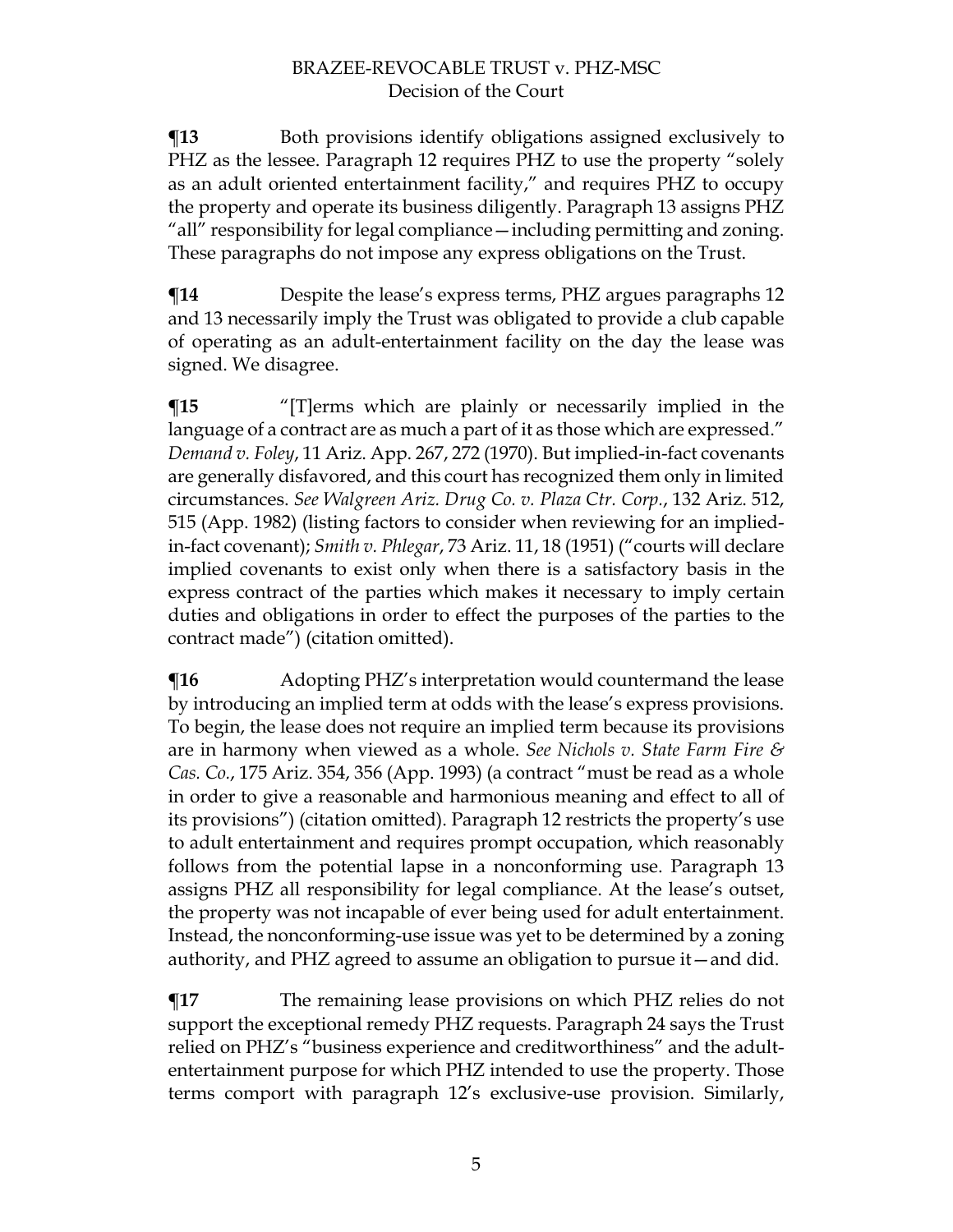paragraph 3.B.i makes renewal contingent upon continuous occupation. But the *occupation* of a property is not tantamount to the *operation* of a business. Those paragraphs each repeat the exclusive-use and occupation provisions of paragraph 12, respectively. The terms do not impose a warranty on the Trust to ensure operability at the lease's inception.

**The sole term discussing operability is paragraph 12's** requirement PHZ operate its business diligently. But diligent business operation, standing alone, does not presuppose business operation must be viable on the day of signing. Instead, a harmonious reading of that term in the context of the entire lease would require PHZ to operate its business diligently, to the extent such operation is legally compliant. *See Aztar Corp. v. U.S. Fire Ins. Co.*, 223 Ariz. 463, 477, ¶ 48 (App. 2010) ("It is the duty of the court to adopt a construction of a contract which will harmonize all of its parts, and apparently conflicting parts must be reconciled, if possible, by any reasonable interpretation." (quoting *U.S. Insulation, Inc. v. Hilro Constr. Co.*, 146 Ariz. 250, 259 (App. 1985))). Indeed, a harmonious reading of business diligence may well include PHZ's obligation to pursue legal compliance, which PHZ agreed to do at its own expense in paragraph 13.

 $\P$ **19** As a final matter, PHZ argues paragraph 13 does not control because it involves general terms. *See ELM Ret. Ctr., LP v. Callaway*, 226 Ariz. 287, 291, ¶ 18 (App. 2010) ("because specific contract provisions express the parties' intent more precisely than general provisions, specific provisions qualify the meaning of general provisions"). We disagree. If anything, paragraph 13 specifically addresses the issue of legal compliance, unequivocally assigning "all" compliance responsibility to PHZ. *See id.* at ¶ 20. Though it is written broadly, paragraph 13 squarely addresses the core issue at stake in this appeal—which party bore the burden of legal compliance. By assigning compliance responsibility to PHZ, paragraph 13 forecloses PHZ's resort to an implied term. *See Smith*, 73 Ariz. at 18 (implied covenants "can arise only where there is no expression on the subject"). In short, we must "give effect to the contract as written." *See Grubbs*, 213 Ariz. at 86, ¶ 12.

### **II. Parol Evidence**

**¶20** PHZ also argues the parties' contemporaneous actions and beliefs, established by affidavits, support the Trust's implied obligation to provide an operable club at the lease's outset.

**¶21** In determining whether to consider parol evidence in interpreting a contract, Arizona follows the "Corbin view of contract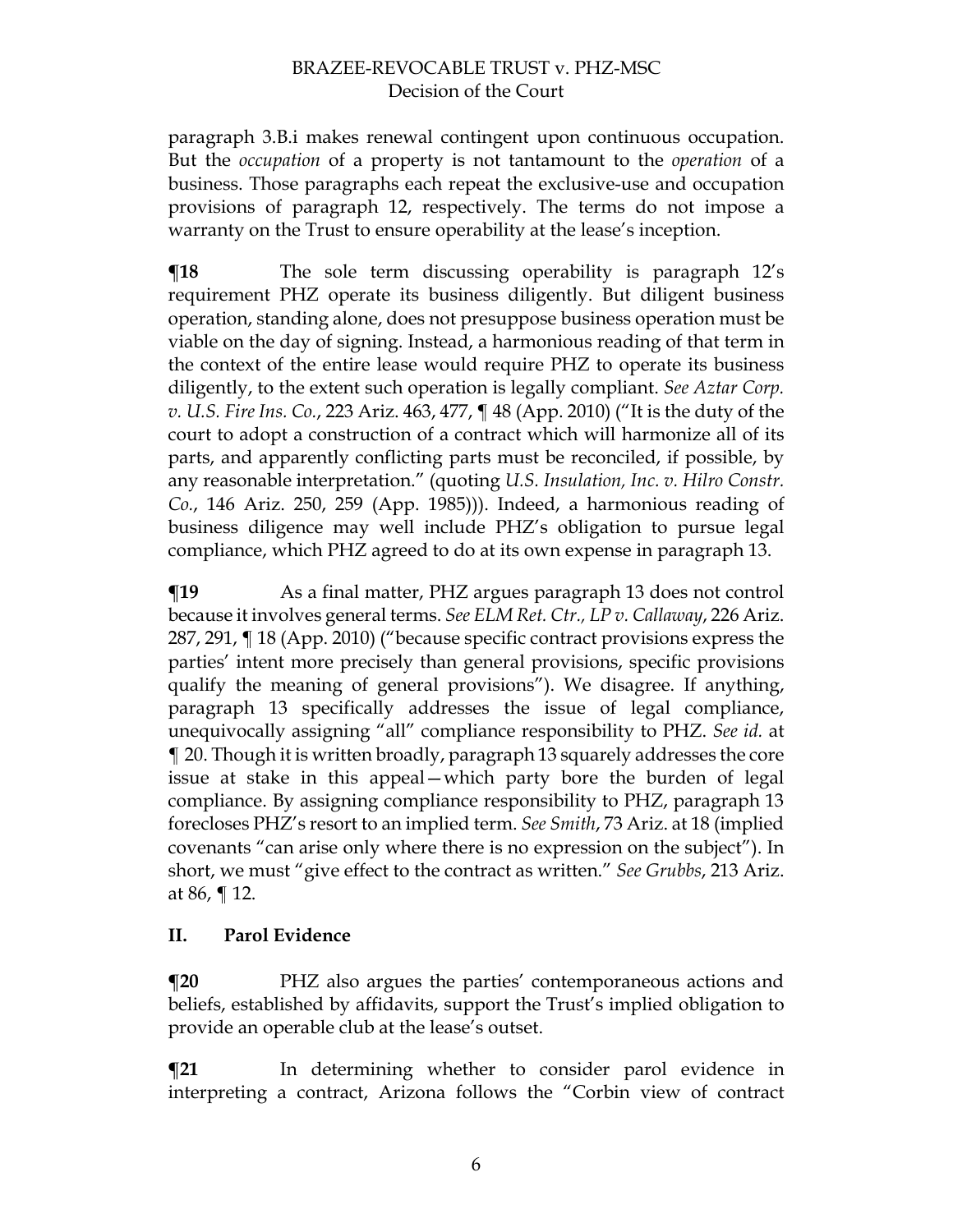interpretation." *Taylor v. State Farm Mut. Auto. Ins. Co.*, 175 Ariz. 148, 153 (1993) (citing *Burkons v. Ticor Title Ins. Co. of Cal.*, 168 Ariz. 345, 350–51 (1991)). Under that view, a court must first "consider[] the offered evidence and, if [the court] finds that the contract language is 'reasonably susceptible' to the interpretation asserted by its proponent, the evidence is admissible to determine the meaning intended by the parties." *Id.* at 154 (citations omitted). Though the parol-evidence rule permits consideration of extrinsic evidence when a contract is reasonably susceptible to more than one meaning, it prohibits such proof if it varies or contradicts express contractual terms. *Id.* at 152; *see also Roe v. Austin*, 246 Ariz. 21, 26, ¶ 17 (App. 2018); *ELM Ret. Ctr.*, 226 Ariz. at 291, ¶ 15.

**¶22** PHZ identifies only two sources of extrinsic evidence on appeal: (1) the declaration from the trustee (Elizabeth Brazee), and (2) the affidavit from PHZ's principal (Patrick Zanzucchi).

**¶23** First, though consistent with the lease, the trustee's declaration does not aid PHZ's interpretation. PHZ relies on several of the trustee's avowals about (1) an earlier lease with a different group requiring that group use the property for adult-entertainment purposes, (2) the importance to the trustee of PHZ resuming and continuing those purposes, and (3) the value the trustee placed on the experience of PHZ's members. None of those statements contextualize—let alone overcome—paragraph 13 of the lease, which requires PHZ to bear all responsibility for legal compliance. Indeed, the lease expressly says the exclusive use of the property was "as an adult-oriented entertainment facility" and PHZ had to ensure legal compliance at its "sole cost and expense."

**¶24** Second, Mr. Zanzucchi's affidavit directly contravenes the lease's express terms. His affidavit stated, "PHZ's sole purpose for entering into the Lease was to operate [the Pink Rhino]" and he "clearly understood [the Trust] intended to provide PHZ with a legally operable strip club." But, as discussed above, his assumption of an implied promise of operability is inconsistent with paragraph 13, which allocates all responsibility for legal compliance to PHZ. *See supra* ¶¶ 15–19. PHZ cannot use Mr. Zanzucchi's purported antecedent understanding to contradict the parties' express written agreement. *See Taylor*, 175 Ariz. at 152.

**¶25** Third, PHZ's subsequent conduct—including its independent request for a nonconforming-use determination and its pursuit of a zoning appeal—also confirmed the lease's plain language imposing all responsibility for legal compliance on PHZ. PHZ does not present admissible parol evidence sufficient to create a genuine issue of material